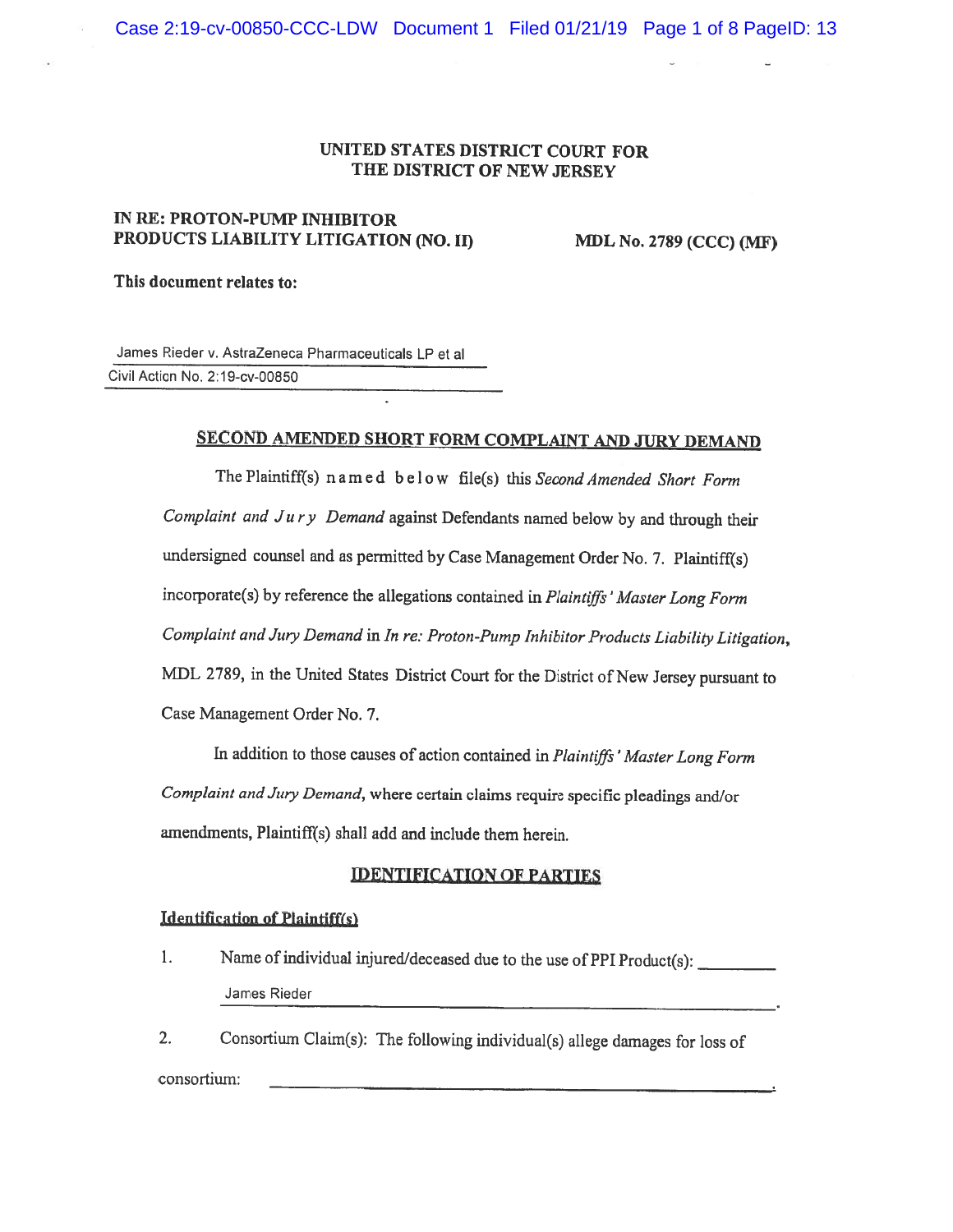- 3. Survival and/or Wrongful Death Claims:
	- a. Plaintiff, \_\_\_\_\_\_\_\_\_\_\_\_\_\_\_\_\_\_\_\_\_\_\_, is filing this case in a representative capacity as the  $\Box$ deceased.
	- b. Survival Claim(s): The following individual(s) allege damages for survival claims, as permitted under applicable state laws:

4. As <sup>a</sup> result of using PPI Products, Plaintiff/Decedent suffered pain and suffering, emotional distress, mental anguish, and personal and economic injur(ies) that are alleged to have been caused by the use of the PPI Products identified in Paragraph 10, below, but not limited to the following:



5. Plaintiff(s)/Decedent is/are suing the following Defendant(s) (please check all that apply):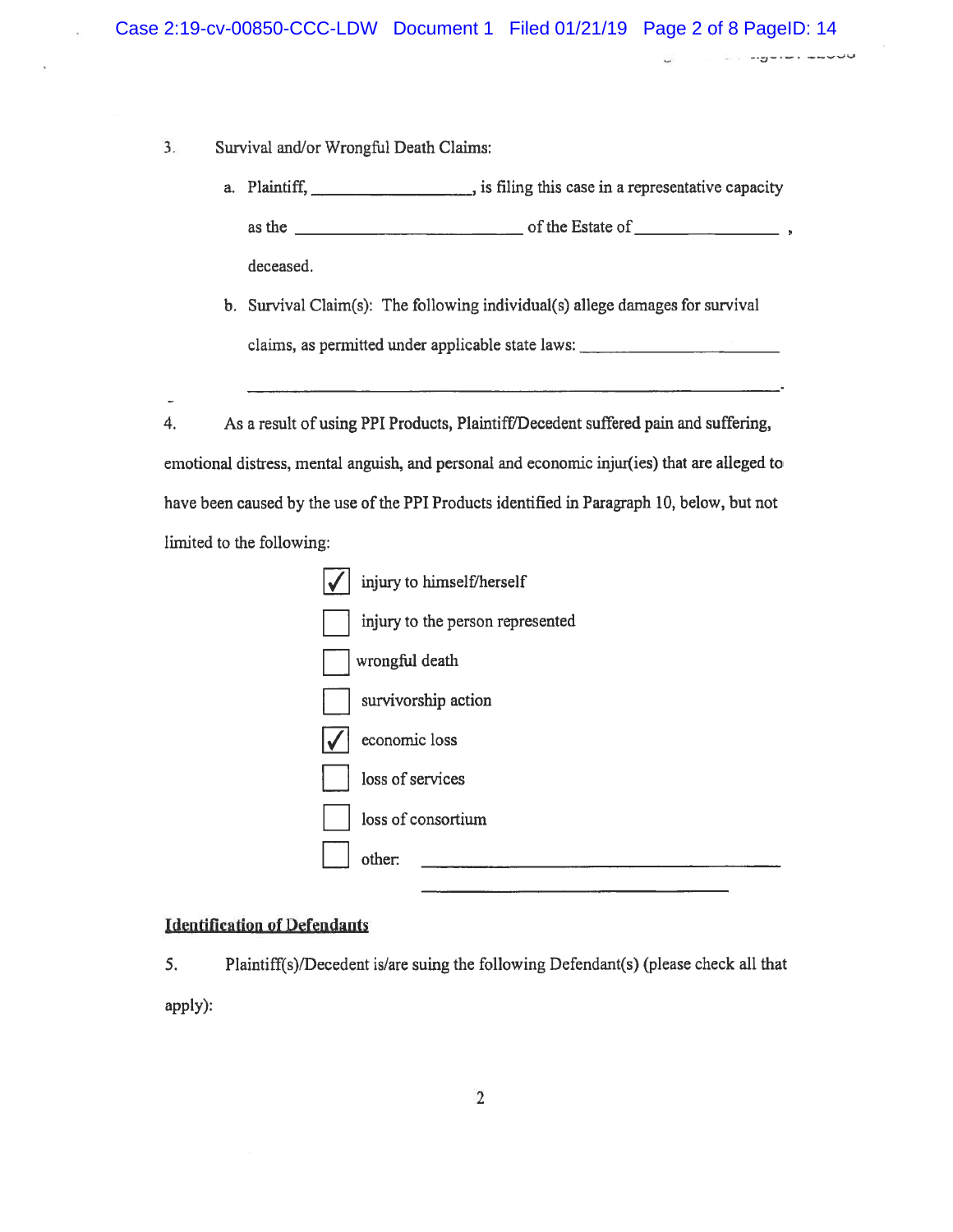$\mathcal{C}^{(1)}_{\mathbf{k}}$ 

| <b>Abbott Laboratories</b>                                                                          |
|-----------------------------------------------------------------------------------------------------|
| AstraZeneca Pharmaceuticals LP                                                                      |
| AstraZeneca LP                                                                                      |
| GlaxoSmithKline Consumer Healthcare Holdings (US) LLC                                               |
| Merck & Co. Inc. d/b/a Merck, Sharp & Dohme Corporation                                             |
| Novartis Corporation                                                                                |
| Novartis Pharmaceutical Corporation                                                                 |
| Novartis Vaccines and Diagnostics, Inc.                                                             |
| Novartis Institutes for Biomedical Research, Inc.                                                   |
| Novartis Consumer Health, Inc.                                                                      |
| Pfizer, Inc.                                                                                        |
| The Procter & Gamble Company                                                                        |
| The Procter & Gamble Manufacturing Company                                                          |
| Takeda Pharmaceuticals U.S.A., Inc.                                                                 |
| Takeda Pharmaceuticals America, Inc.                                                                |
| Takeda Development Center Americas, Inc. f/k/a Takeda Global Research<br>& Development Center, Inc. |
| Takeda Pharmaceutical Company Limited                                                               |
| Other(s) Defendant(s) (please identify):                                                            |
|                                                                                                     |
|                                                                                                     |
|                                                                                                     |

 $\overline{\mathcal{A}}$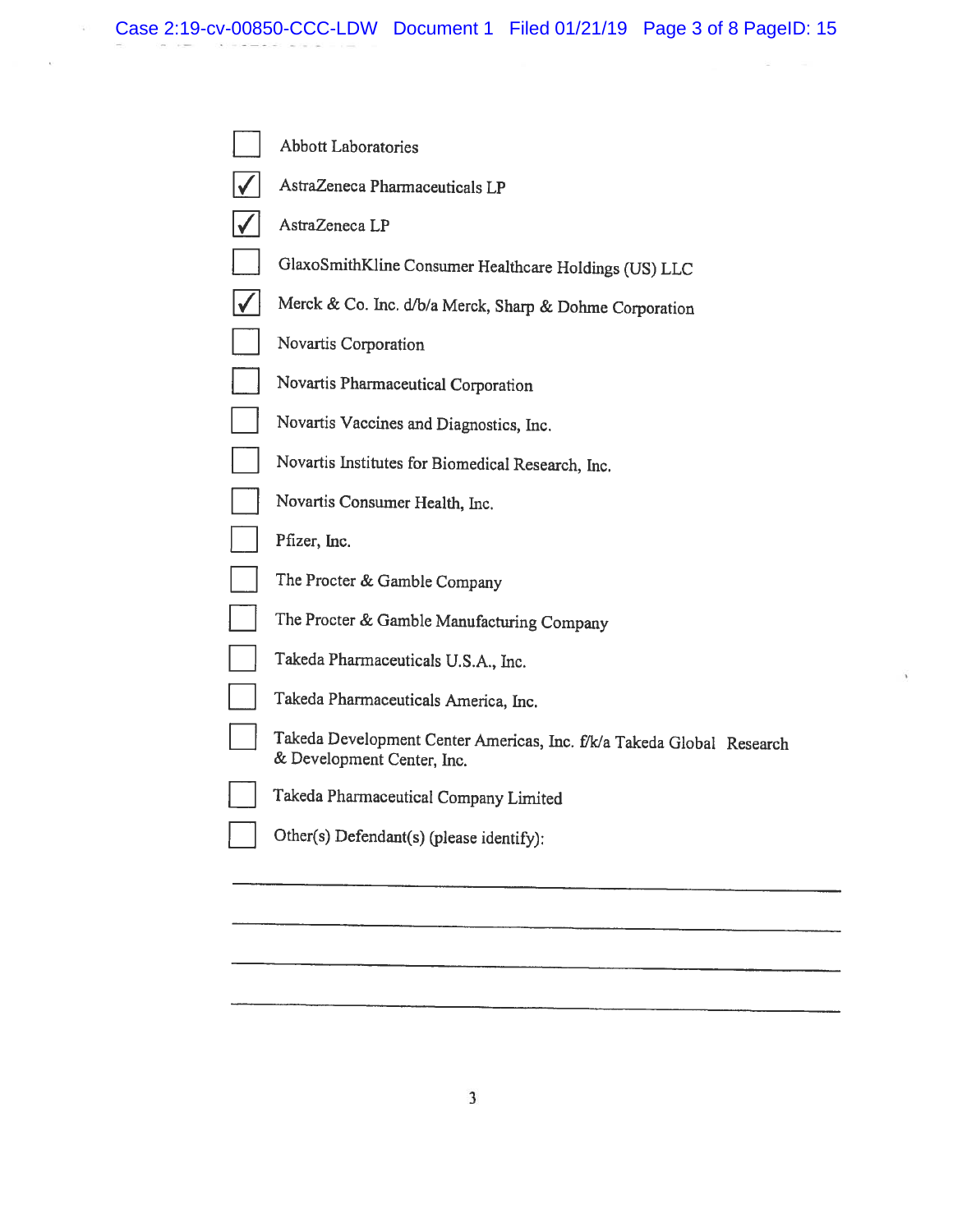### JURISDICTION & VENUE

#### Jurisdiction:

- 6. Jurisdiction in this Short Form Complaint is based on:
	-

Diversity of Citizenship

Other (The basis of any additional ground for jurisdiction must be pled in

sufficient detail as required by the applicable Federal Rules of Civil Procedure).

#### Venue:

7. District Court(s) in which venue was proper where you might have otherwise filed

this Short Form Complaint absent Case Management Order No. 7 entered by this Court and/or to where remand could be ordered: Southern District of Ohio

# **CASE SPECIFIC FAC**

|  |  |  | Plaintiff(s) currently reside(s) in (City, State): Columbus, OH |  |
|--|--|--|-----------------------------------------------------------------|--|
|  |  |  |                                                                 |  |

9. To the best of Plaintiff's knowledge, Plaintiff/Decedent used PPI Product(s) during the following time period: March 2010 to February 2015

10. Plaintiff/Decedent used the following PPI Products, for which claims are being

asserted:

| Dexilant    |
|-------------|
| Nexium      |
| Nexium 24HR |

Prevacid

Prevacid 24HR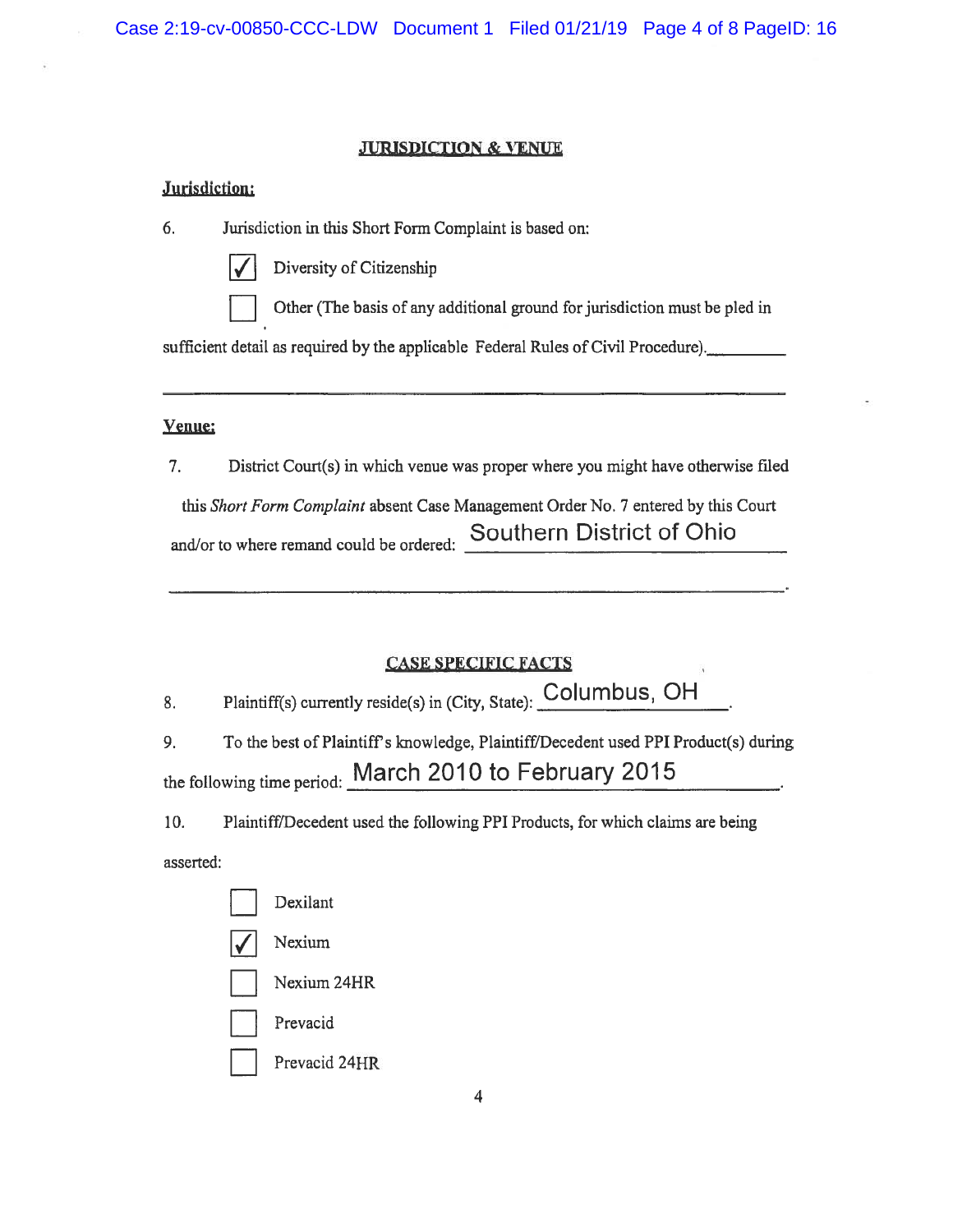| Prilosec          |
|-------------------|
| Prilosec OTC      |
| Protonix          |
| Other (List All): |

11. The injuries suffered by Plaintiff/Decedent as a result of the use of PPI Products

include, among others that will be set forth in Plaintiff's discovery responses and medical

records:

| Acute Interstitial Nephritis (AIN) |
|------------------------------------|
| Acute Kidney Injury (AKI)          |
| Chronic Kidney Disease (CKD)       |
| End Stage Renal Disease (ESRD)     |
| Dialysis                           |
| Death                              |
| Other(s) (please specify):<br>Ü.   |
|                                    |
|                                    |

12. At the time of the Plaintiff's/Decedent's diagnosis of injury, Plaintiff/Decedent resided in (City, State): Columbus, OH

# CAUSES OF ACTION

13. Plaintiff(s), again, hereby adopt(s) and incorporate(s) by reference the *Master* Long Form Complaint and Jury Demand as if fully set forth herein.

14. The following claims and allegations asserted in the Master Long Form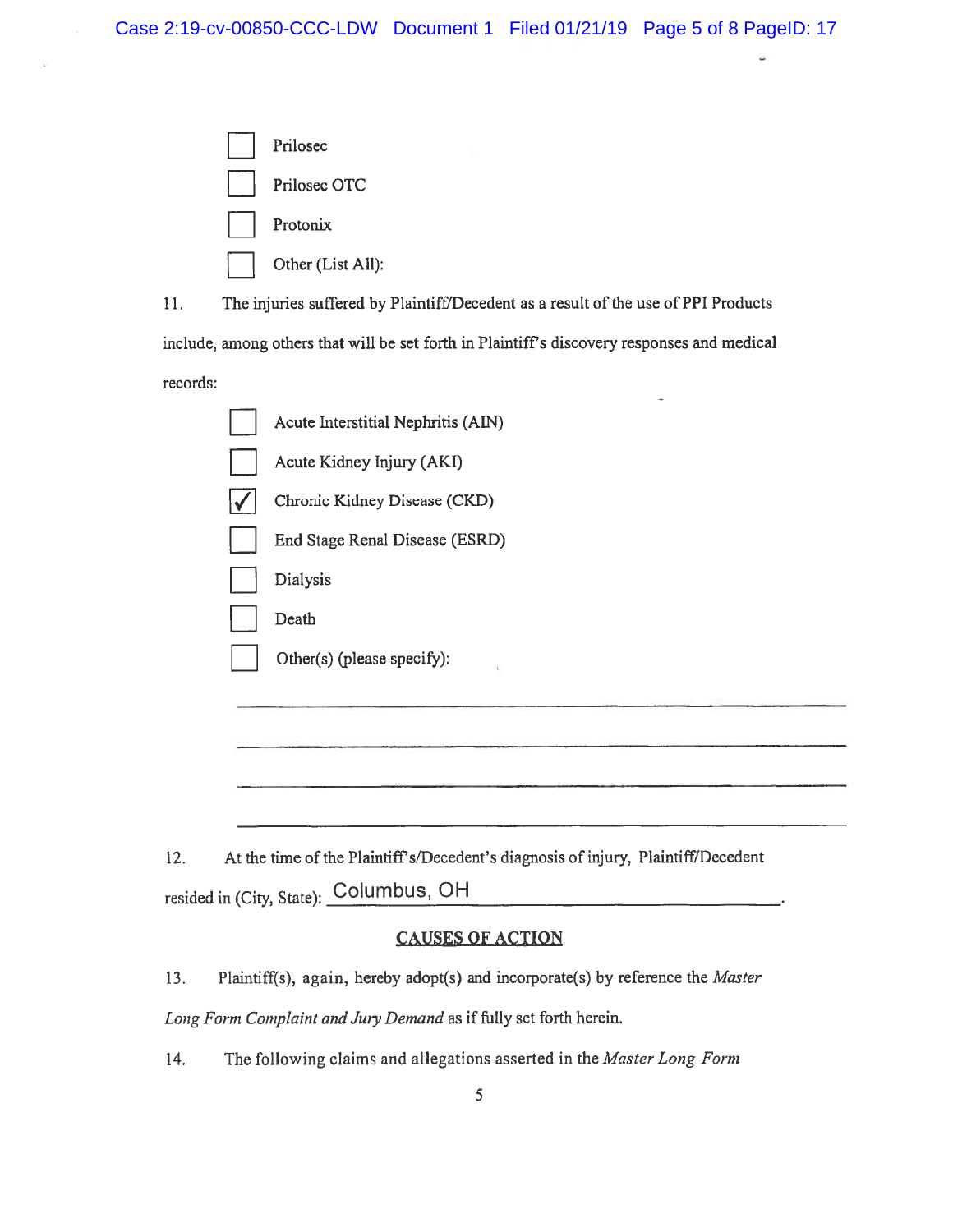Complaint and Jury Demand are herein more specifically adopted and incorporated by

reference by Plaintiff(s) <sup>p</sup>lease check all that apply):

ó.

|             | Count I: Strict Product Liability                                                 |  |  |
|-------------|-----------------------------------------------------------------------------------|--|--|
|             | Count II: Strict Product Liability - Design Defect                                |  |  |
|             | Count III: Strict Product Liability - Failure to Warn                             |  |  |
|             | Count IV: Negligence                                                              |  |  |
|             | Count V: Negligenc Per Se                                                         |  |  |
|             | Count VI: Breach of Express Warranty                                              |  |  |
|             | Count VII: Breach of Implied Warranty                                             |  |  |
|             | Count VIII: Negligent Misrepresentation                                           |  |  |
|             | Count IX: Fraud and Fraudulent Misrepresentation                                  |  |  |
|             | Count X: Fraudulent Concealment                                                   |  |  |
|             | Count XI: Violation of State Consumer Protection Laws of the State(s) of:<br>Ohio |  |  |
|             | Count XII: Loss of Consortium                                                     |  |  |
|             | Count XIII: Wrongful Death                                                        |  |  |
|             | Count XIV: Survival Action                                                        |  |  |
|             | Furthermore, Plaintiff(s) assert(s) the following additional theories and/or      |  |  |
| $x$ $x$ $x$ |                                                                                   |  |  |

Causes of Action against Defendant(s) identified in Paragraph five (5) above. If Plaintiff(s) includes additional theories of recovery, to the extent they require specificity in <sup>p</sup>leadings, the specific facts and allegations supporting these theories must be <sup>p</sup>led by Plaintiff(s) in <sup>a</sup> manner complying with the requirements of the Federal Rules of Civil Procedure: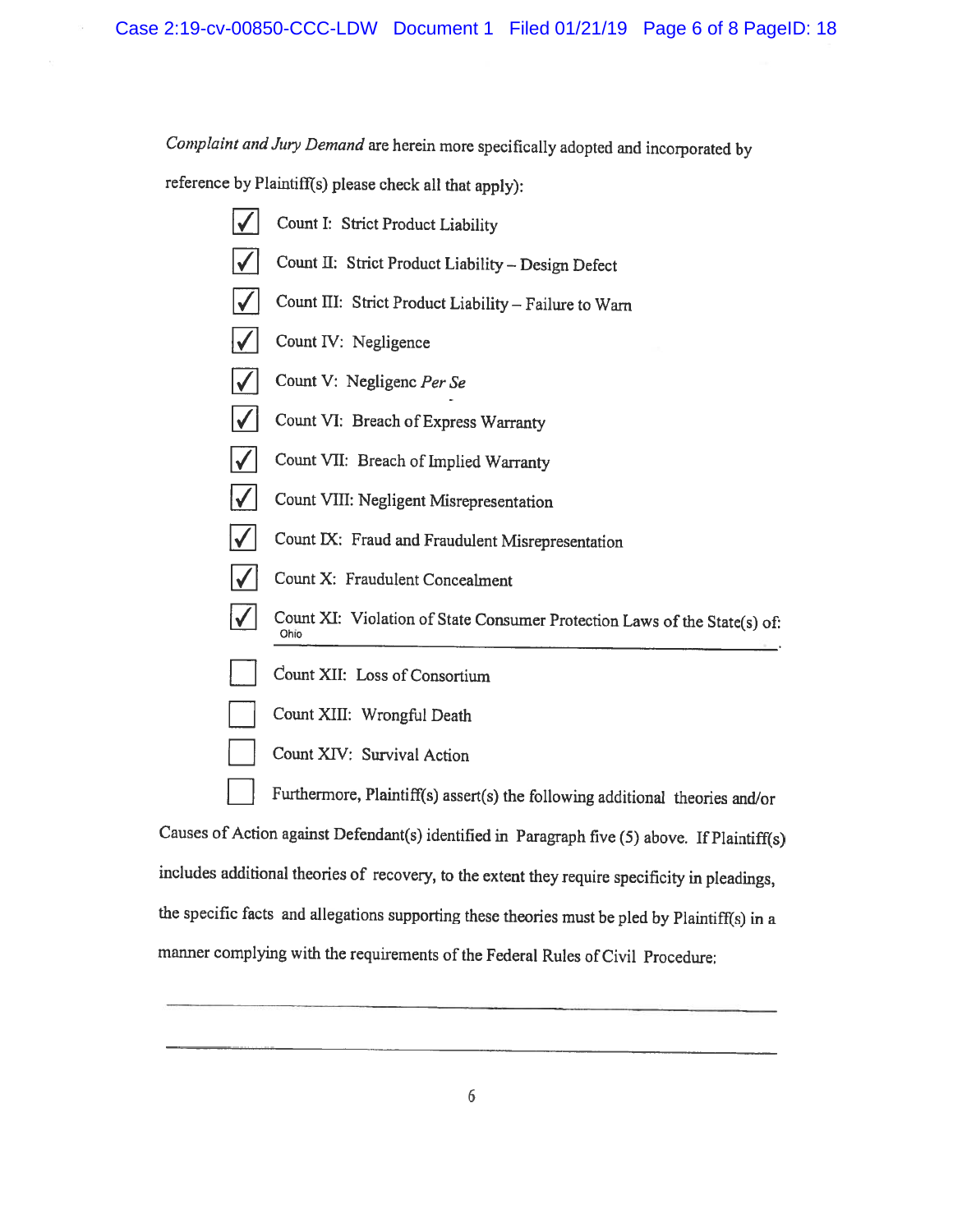ý.



WHEREFORE, Plaintiff(s) pray(s) for relief and judgment against Defendants of compensatory damages, punitive damages, interest, costs of suit and such further relief as the Court deems equitable and just, and as set forth in the Master Long form Complaint and Jury Demand, as appropriate.

## **JURY DEMAND**

Plaintiff(s) hereby demand <sup>a</sup> trial by jury as to all claims in this action. Dated: 01/21/2019